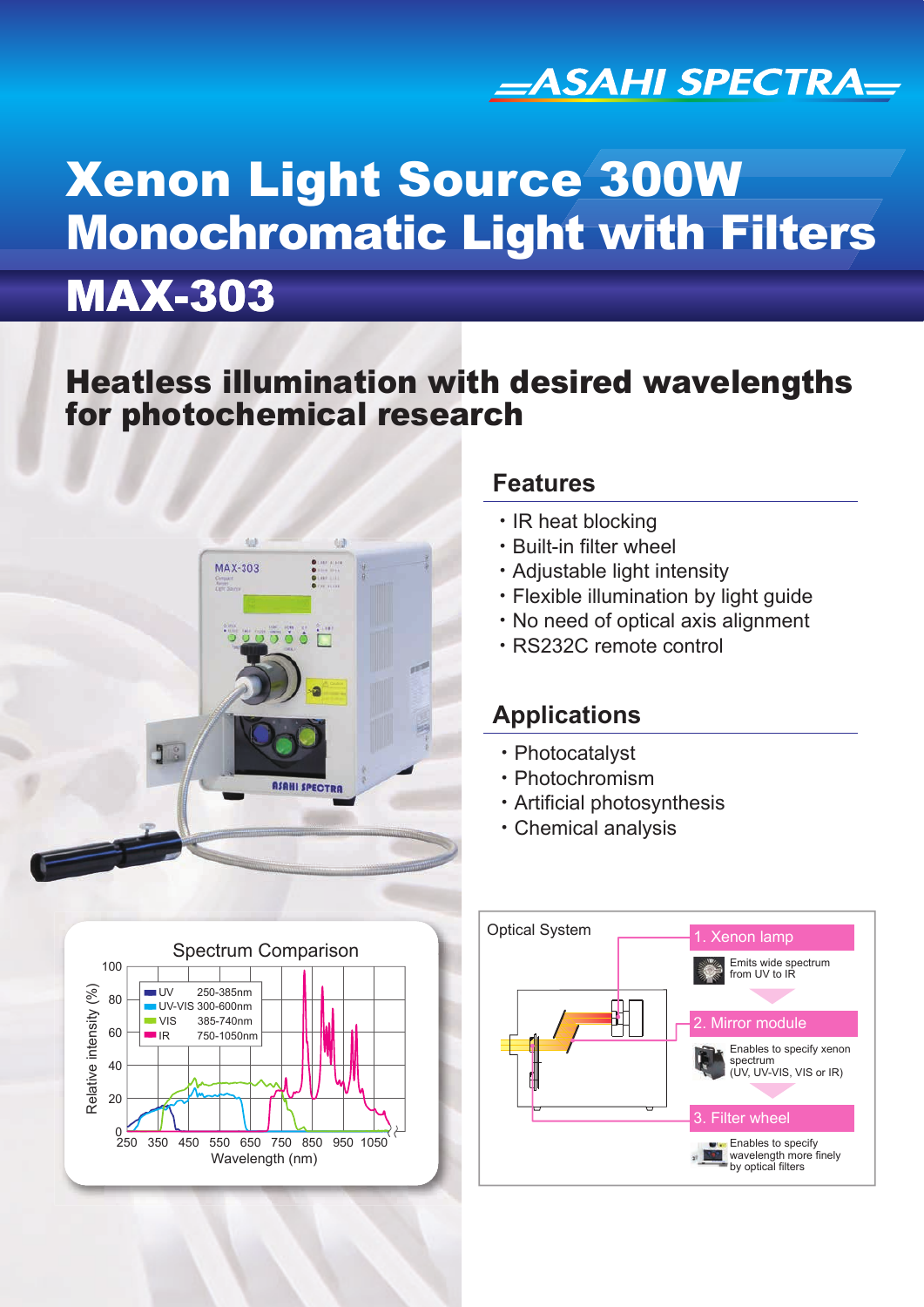# Extremely bright and heatless light source which can illuminate desired wavelength

The MAX-303, 300W xenon light source, is the perfect illuminator with complete heat blocking design, using an originally designed mirror module. The MAX-303 has all useful functions such as mirror module, filter wheel, ND variable control, timed shutter and remote control.



Applications



#### **Photochemistry**

#### Photochromic Materials Research **Photocatalytic Study** Photocatalytic Study

Applications

- Heatless monochromatic light source suitable for research of photochromic behavior
- Embedded filter wheel enables to select any desirable wavelength (UV - VIS)



・**Photocatalyst** ・**Chemical analysis** ・**Inspection lighting** ・**Photochromism** ・**Spectroscopy** ・**UV light disinfection**

- Bright monochromatic light
- Instead of multiple wavelength laser
- Output beam is brighter than monochromator
- Selectable various wavelength by optical filters
- Unwanted IR heat and stray light are removed by mirror module

#### **Narrow bandpass filter** \*Option

A wide variety of narrow bandpass filters from UV to IR wavelength range.

**Lineup of 10nm interval from 260nm to 900nm** 260nm, 270nm, 280nm, ...., 880nm, 890nm, 900nm

- Suitable for evaluation of wavelength response
- Embedded filter wheel enables to select any desirable wavelength  $(UV - VIS)$



・**Artificial photosynthesis** ・**Fluorescent observation**

•Photodynamic therapy<sub>...and</sub> for other Research & Development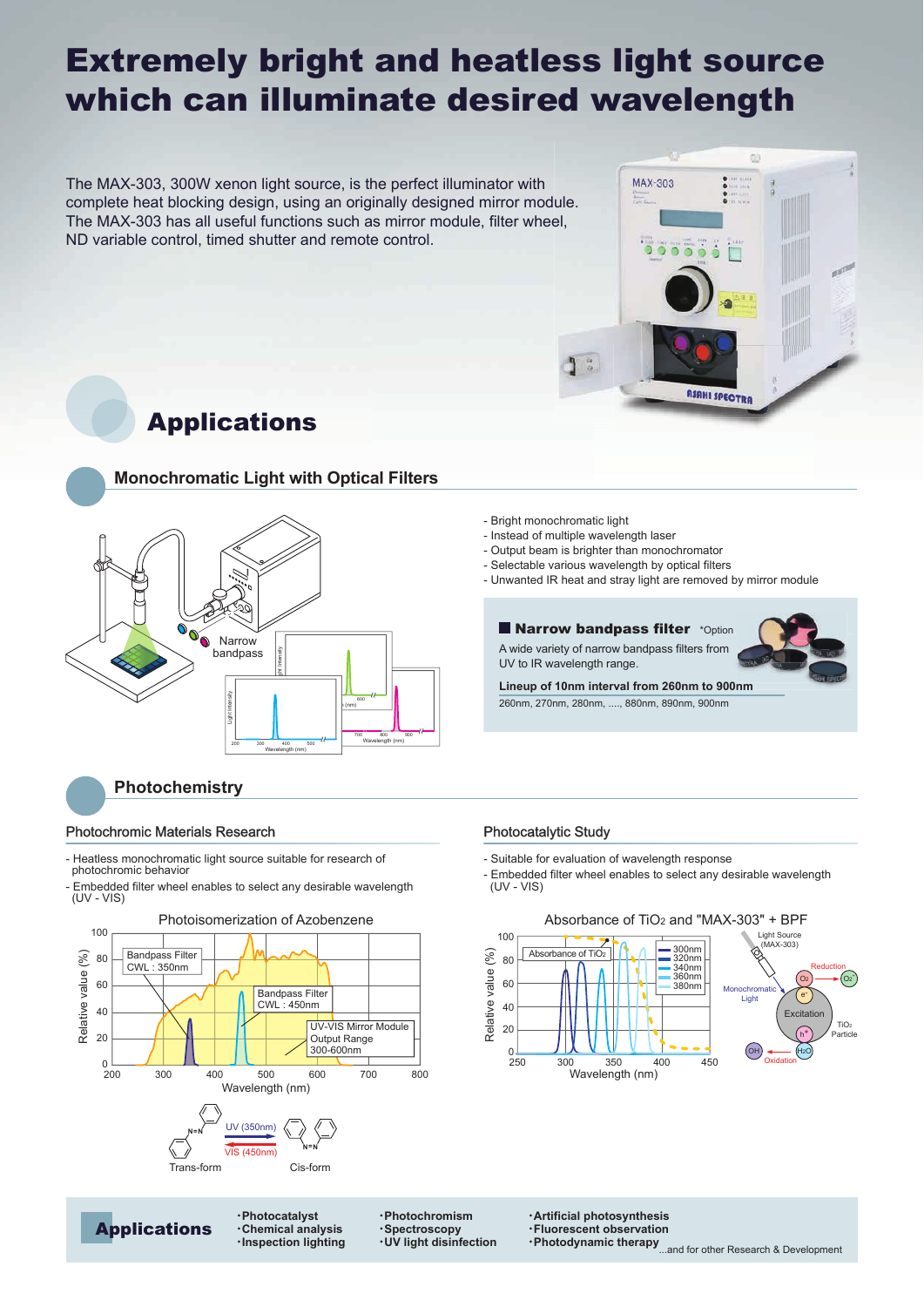## Features

Optical System

#### **CERMAX Xenon Lamp**



The 300W xenon lamp is built into the lamp cartridge. The lamp cartridge is easily replaced and optical axis alignment is not required.



#### **Light Intensity Control (ND Filter)**



Built-in variable ND filter allows precise control of lamp intensity by 1 step within the range of 5 to 100 steps continuously as shown in the graph below.





The lamp is mounted into the cartridge. The lamp cartridge is easily replaced and optical axis alignment is not necessary.

compatible with the following

MAX-302 / MAX-350

models.





MAX-303

- **2. Shutter function Open/Close**
- 
- **3. Filter position control**
- **4. Light intensity adjustment**

# Mirror Module

#### Light Intensity Control (ND Filter)

#### Filter Wheel

#### **Mirror Module**



**Heat Stray Light** UV, The mirror module consists of several cold mirrors to block unwanted energy from xenon lamp, and only desired wavelength range is emitted. The MAX-303 offers 4 types of mirror modules, UV, UV-VIS, VIS and IR types.

Mirror Lamp

**Heat Stray Light** 

Mirror



#### **Filter Wheel**



User-friendly menu and comprehensive display for easy operation.

Max. 8 filters can be mounted on the filter wheel. Wide varieties of optical filters are available, such as shortpass, longpass and bandpass filters.



Spacer Ring (Use it for thin filters)

\*Usable filter size: 25mm dia., thickness 1.0 - 6.0mm

#### ■ Lamp Cartridge 
■ Panel Controls ■ RS232C Remote Control



The MAX-303 can be controlled remotely by using RS232C.

RS232C connecto